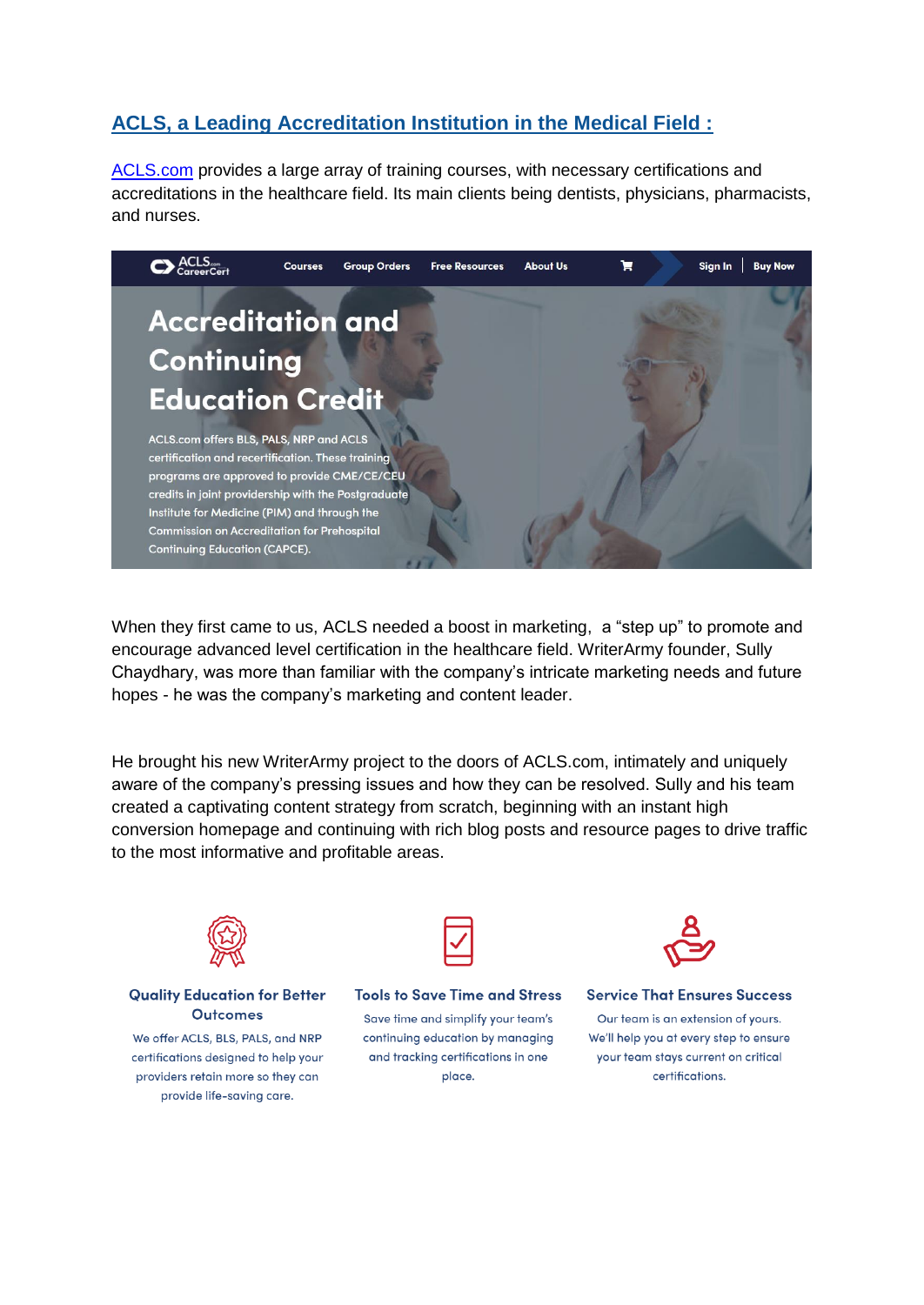With dedication, WriterArmy helped build ACLS.com into the de-facto leader in the industry. Effective inbound marketing combined with analytic and research-driven outbound methods, drove ACLS.com to new heights. The team also helped steer the company into innovative new digital marketing approaches, soon becoming industry mainstays, including the development of video content and informational videos, and rich writing-focused blog posts. While content may have leaned video-heavy for some time, WriterArmy understood the porful draw of the written word and the importance of well crafted and updated blogs.



By researching our clients' field and customers thoroughly, we make sure to produce high quality, engaging topics every time.

If you're getting curious on what writing styles we took on for this client, you can check out the blogs we made together [here.](https://acls.com/free-resources/knowledge-base)